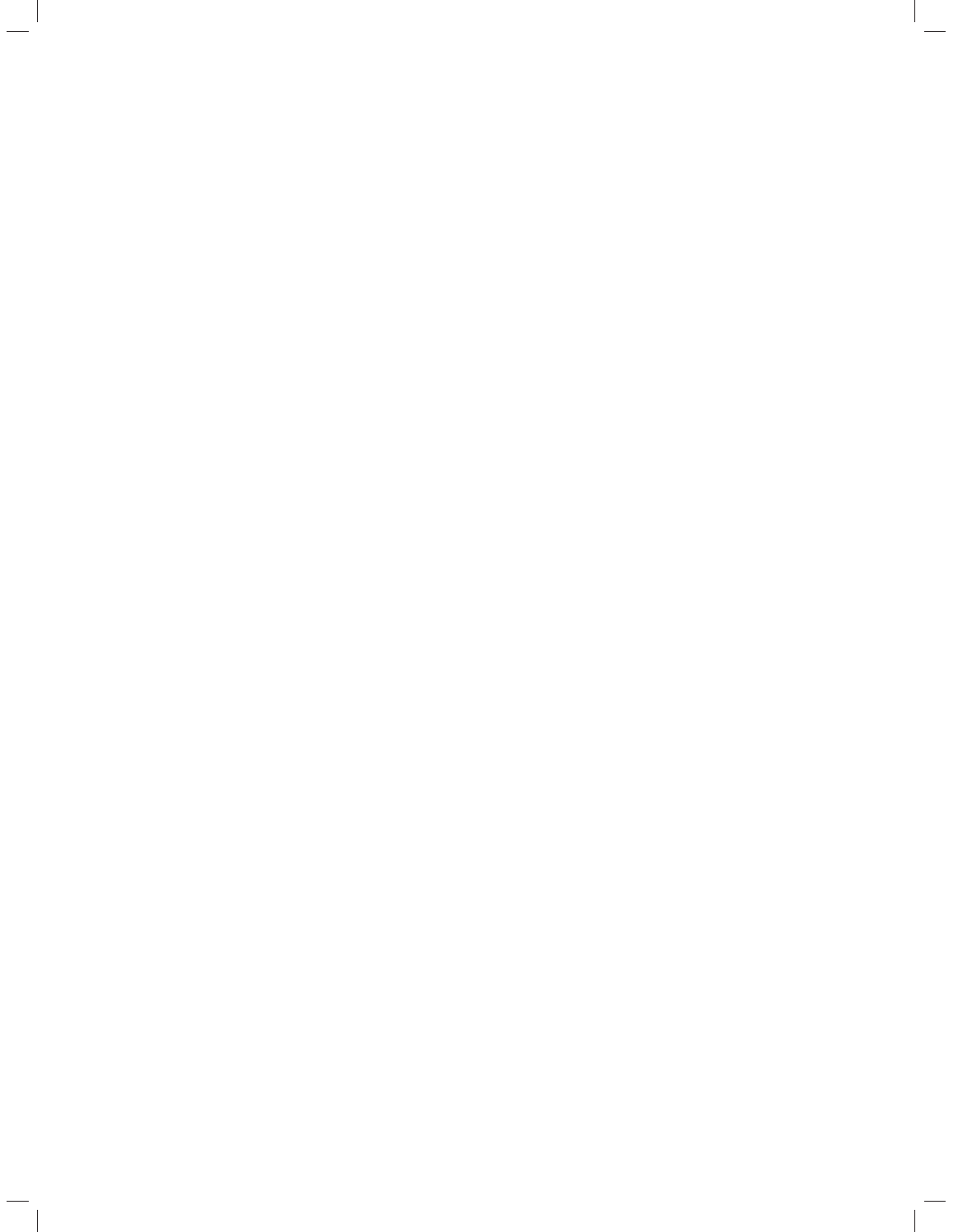- Abeyrathne A.R.N.M., Perera A.D.L.C. & Karunaratne D.N. Liquid crystal behaviour of three novel glycosides **40**: 115-121 (2012)
- Abeytunga D.T.U. *see* Menikpurage I.P. *et al.* (2012)
- Attanayake A.M.U.R.K. *see* Peiris S.E. *et al.* (2012)
- Bandara B.M. R. *see* Rajapakse S. *et al.* (2012)
- Bandara K.M.K. & Dias W.P.S. Tsunami wave loading on buildings: a simplified approach **40**: 211-219 (2012)
- Binduhewa B.W.P. *see* Mampearachchi W.K. *et al.* (2012)
- Chandrajith R., Padmasiri J.P., Dissanayake C.B. & Prematilaka K.M. Spatial distribution of fluoride in groundwater of Sri Lanka **40**: 303-309 (2012)
- Choudhary M.I. *see* Thadhani V.M. *et al.* (2012)
- Cleghorn G.J. *see* Wickramasinghe V.P. *et al.* (2012)
- Davies P.S.W. *see* Wickramasinghe V.P. *et al.* (2012)
- De Alwis A. *see* Karunaratne V. *et al.* (2012)
- De Costa D.M. *see* De Costa W.A.J.M. *et al.* (2012)
- De Costa D.M. *see* De Costa W.A.J.M. *et al.* (2012)
- De Costa W.A.J.M. & Suranga H.R. Estimation of carbon stocks in the forest plantations of Sri Lanka **40**: 9-41 (2012)
- De Costa W.A.J.M., Wijeratne M.A.D. & De Costa D.M. Identification of Sri Lankan rice varieties having osmotic and ionic stress tolerance during the first phase of salinity stress **40**: 251-280 (2012)
- De Costa W.A.J.M., Wijeratne M.A.D., De Costa D.M. & Zahra A.R.F. Determination of the appropriate level of salinity for screening of hydroponically grown rice for salt tolerance **40**: 123-136 (2012)
- De Silva D.B.U.S. & Sooriyarachchi M.R. Generalized Cochran Mantel Haenszel test for multilevel correlated categorical data: an algorithm and R function **40:** 137-148 (2012)
- De Silva E.D.U.D. *see* Peiris S.E. *et al.* (2012)
- Dias W.P.S. *see* Bandara K.M.K. & Dias W.P.S. (2012)
- Dissanayake C.B. *see* Chandrajith R. *et al.* (2012)
- Edussuriya M. *see* Peiris S.E. *et al.* (2012)
- Fernando K.M.E.P. *see* Rodrigo V.H.L. *et al.* (2012)

Fernando P.R.D. *see* Mampearachchi W.K. & Fernando P.R.D. (2012)

Fernando T.H.P.S., Jayasinghe C.K., Wijesundera R.L.C. & Siriwardane D. - Some factors affecting *in vitro* production, germination and viability of conidia of *Corynespora cassiicola* from *Hevea brasiliensis* **40**: 241-249 (2012)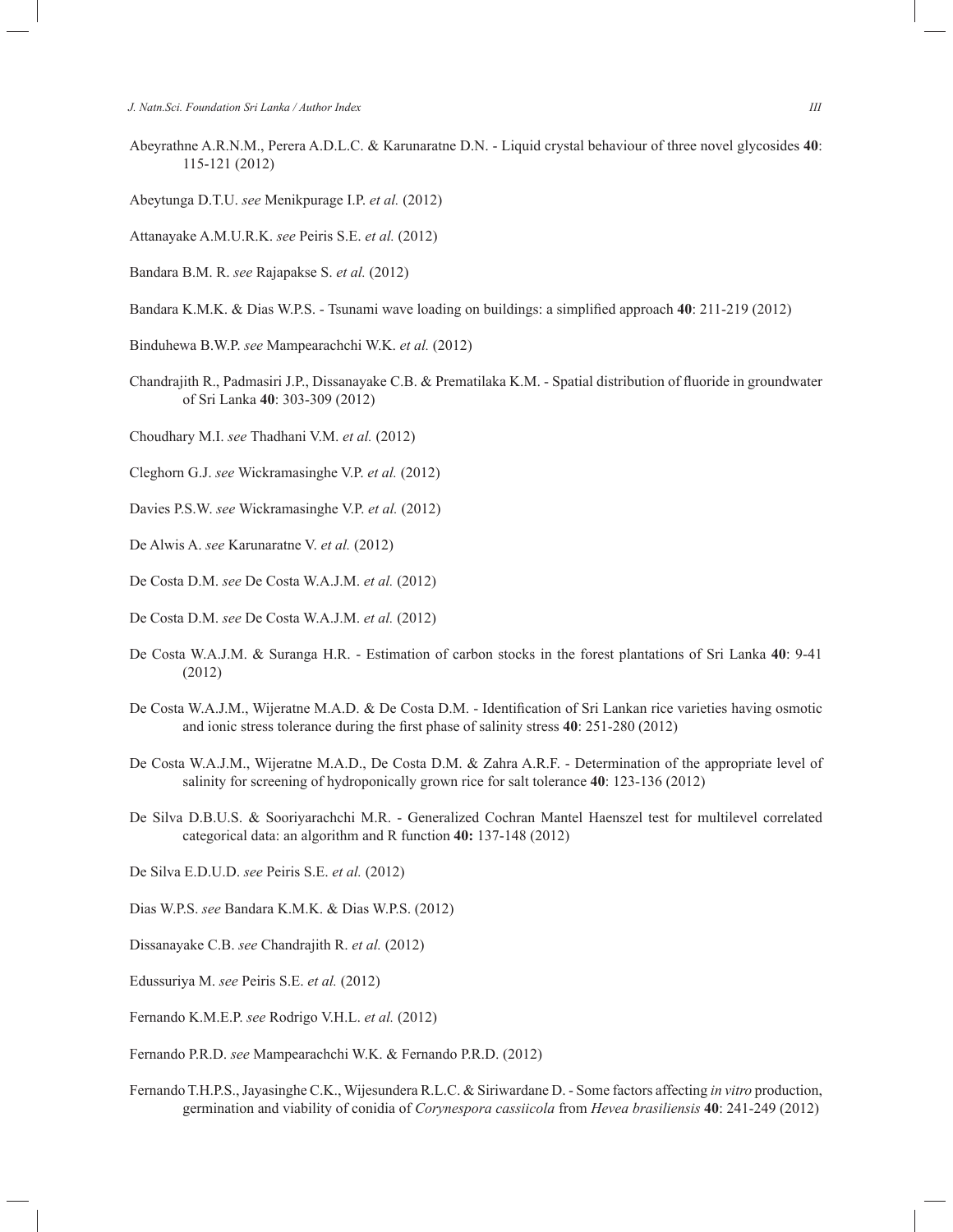- Gajapathy K. & Surendran S.N. Report of the presence of *Phlebotomus (Phlebotomus) salehi* Mesghali in Sri Lanka: a potential cutaneous leishmaniasis vector **40**: 169-173 (2012)
- Herath A.C., Karunaratne V., Rajapakse R.M.G. & Wickramasinghe A. Electrochemical investigation of the new dyad of the Zn2+ derivative of *meso*-5-(4-hydroxyphenyl)-10, 15, 20- tris (4-methoxy phenyl) porphyrin and *meso*-5-(4 hydroxyphenyl) -10,15, 20- trisphenyl porphyrin points to photoinduced electron transfer **40**: 149- 156 (2012)

Hettiarachchi M. *see* Piyathilaka M.A.P.C. *et al.* (2012)

- Iddamalgoda P. *see* Rajapakse S. *et al.* (2012)
- Javed I. *see* Qamar A.B. *et al.* (2012)
- Jayasinghe C.K. *see* Fernando T.H.P.S. *et al.* (2012)
- Kalpage C.S. *see* Menike A.M.W. *et al.* (2012)
- Kankanamge A. *see* Menike A.M.W. *et al.* (2012)
- Karunarathna D.G.G.P. *see* Menike A.M.W. *et al.* (2012)
- Karunaratne D.N. *see* Abeyrathne A.R.N.M. *et al.* (2012)
- Karunaratne V. *see* Herath A.C. *et al.* (2012)
- Karunaratne V. *see* Rajapakse S. *et al.* (2012)
- Karunaratne V. *see* Thadhani V.M. *et al.* (2012)
- Karunaratne V., Kottegoda N. & de Alwis A. Nanotechnology in a world out of balance **40**: 3-8 (2012)
- Khan A. *see* Qamar A.B. *et al.* (2012)
- Khan M.Z. *see* Qamar A.B. *et al.* (2012)
- Khan S. *see* Thadhani V.M. *et al.* (2012)
- Kosgolla J.V. *see* Mampearachchi W.K. *et al.* (2012)
- Kottegoda N. *see* Karunaratne V. *et al.* (2012)
- Kudaligama K.V.V.S. *see* Rodrigo V.H.L. *et al.* (2012)
- Kumarihamy K. *see* Wickramagamage P. *et al.* (2012)
- Lalithya G.D.D. *see* Mampearachchi W.K. *et al.* (2012)
- Lamabadusuriya S.P. *see* Wickramasinghe V.P. *et al.* (2012)
- Larson M. *see* Wickramagamage P. *et al.* (2012)
- Liyanage H.M. *see* Magana Arachchi D.N. & Liyanage H.M. (2012)
- Magana Arachchi D.N. & Liyanage H.M. Determining the presence of cyanotoxins in water reservoirs of Anuradhapura, using molecular and bioassay methods **40**: 157-167 (2012)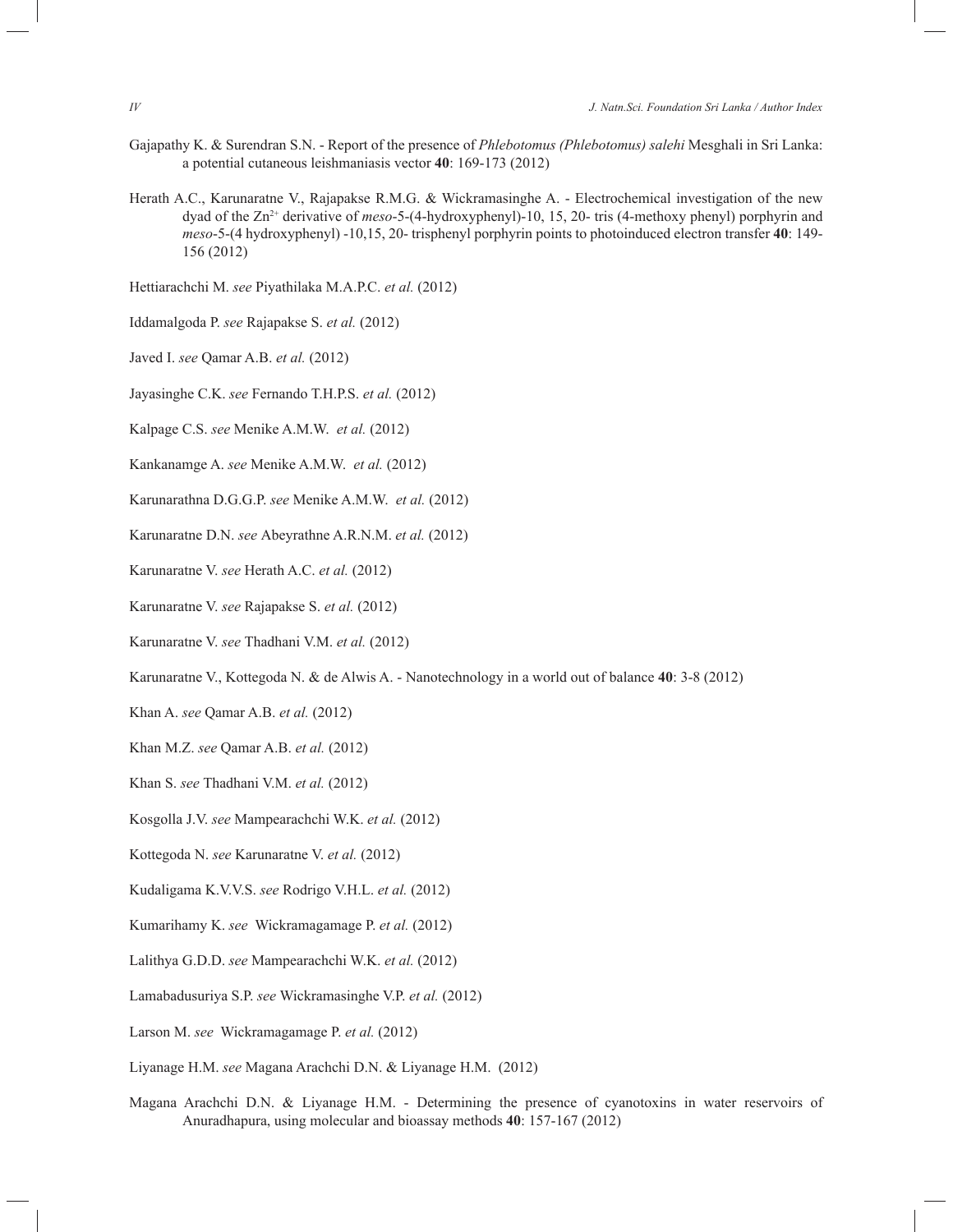- Mampearachchi W.K. & Fernando P.R.D. Evaluation of the effect of Superpave aggregate gradations on Marshall mix design parameters of wearing course **40**: 183-194 (2012)
- Mampearachchi W.K., Kosgolla J.V. & Tia M. Feasibility of whitetopping pavements for resurfacing thin asphalt pavements **40**: 293-302 (2012)
- Mampearachchi W.K., Mihirani G.S., Binduhewa B.W.P. & Lalithya G.D.D. Review of asphalt binder grading systems for hot mix asphalt pavements in Sri Lanka **40**: 311-320 (2012)
- Menike A.M.W.*,* Shanthini R., Kalpage C.S., Karunarathna D.G.G.P. & Kankanamge A. Chlorpyrifos contamination of fresh water in a commercial vegetable cultivation area in Sri Lanka and the factors affecting contamination **40**: 333-344 (2012)
- Menikpurage I.P., Soysa S.S.S.B.D.P. & Abeytunga D.T.U. Antioxidant activity and cytotoxicity of the edible mushroom, *Pleurotus cystidiosus* against Hep-2 carcinoma cells **40**: 107-114 (2012)
- Mihirani G.S. *see* Mampearachchi W.K. *et al.* (2012)
- Nanayakkara A. & Sakkaff Z. Fixed distance neighbour classifiers in brain computer interface systems **40**: 195-200 (2012)
- Padmasiri J.P *see* Chandrajith R. *et al.* (2012)
- Peiris B.C.N. *see* Peiris S.E. *et al.* (2012)
- Peiris S.E., De Silva E.D.U.D., Edussuriya M., Attanayake A.M.U.R.K. & Peiris B.C.N. CSUP technique: a low cost sterilization method using sodium hypochlorite to replace the use of expensive equipment in micropropagation **40**: 49-54 (2012)
- Perera A.D.L.C. *see* Abeyrathne A.R.N.M. *et al.* (2012)
- Piyathilaka M.A.P.C., Hettiarachchi M. & Wanninayake W.M.T.B. Growth and health status of cultured edible oyster, *Crassostrea madrasensis* (Preston) in the Panadura estuary, Sri Lanka **40**: 201-210 (2012)
- Prematilaka K.M. *see* Chandrajith R. *et al.* (2012)
- Qamar A.B., Khan M.Z., Khan A., Saleemi M.K. & Javed I. Endosulfan (Thiodan® EC 35) induced toxicopathological effect in male Japanese quails (*Coturnix japonica*) **40**: 97-105 (2012)
- Rajapakse R.M.G. *see* Herath A.C. *et al.* (2012)
- Rajapakse S., Iddamalgoda P., Ratnayake R., Wijesundara D.S.A., Bandara B.M.R. & Karunaratne V. Evaluation of species limits of *Hortonia* by DNA barcoding **40**: 345-349 (2012)
- Ranasinghe C.S. & Thimothias K.S.H. Estimation of carbon sequestration potential in coconut plantations under different agro-ecological regions and land suitability classes **40**: 77-93 (2012)
- Ranwala S.M.W. & Thushari P.G.I. Current status and management options for invasive plants at the Mihintale Wildlife Sanctuary **40**: 67-76 (2012)
- Ratnayake R. *see* Rajapakse S. *et al.* (2012)
- Rodrigo V.H.L., Kudaligama K.V.V.S., Fernando K.M.E.P. & Yapa P.A.J. Replacing traditional half spiral cut by a quarter cut with Ethephon; a simple approach to solve current issues related to latex harvesting in rubber industry **40:** 283-291 (2012)
- Sakkaff Z. *see* Nanayakkara A. & Sakkaff Z. (2012)